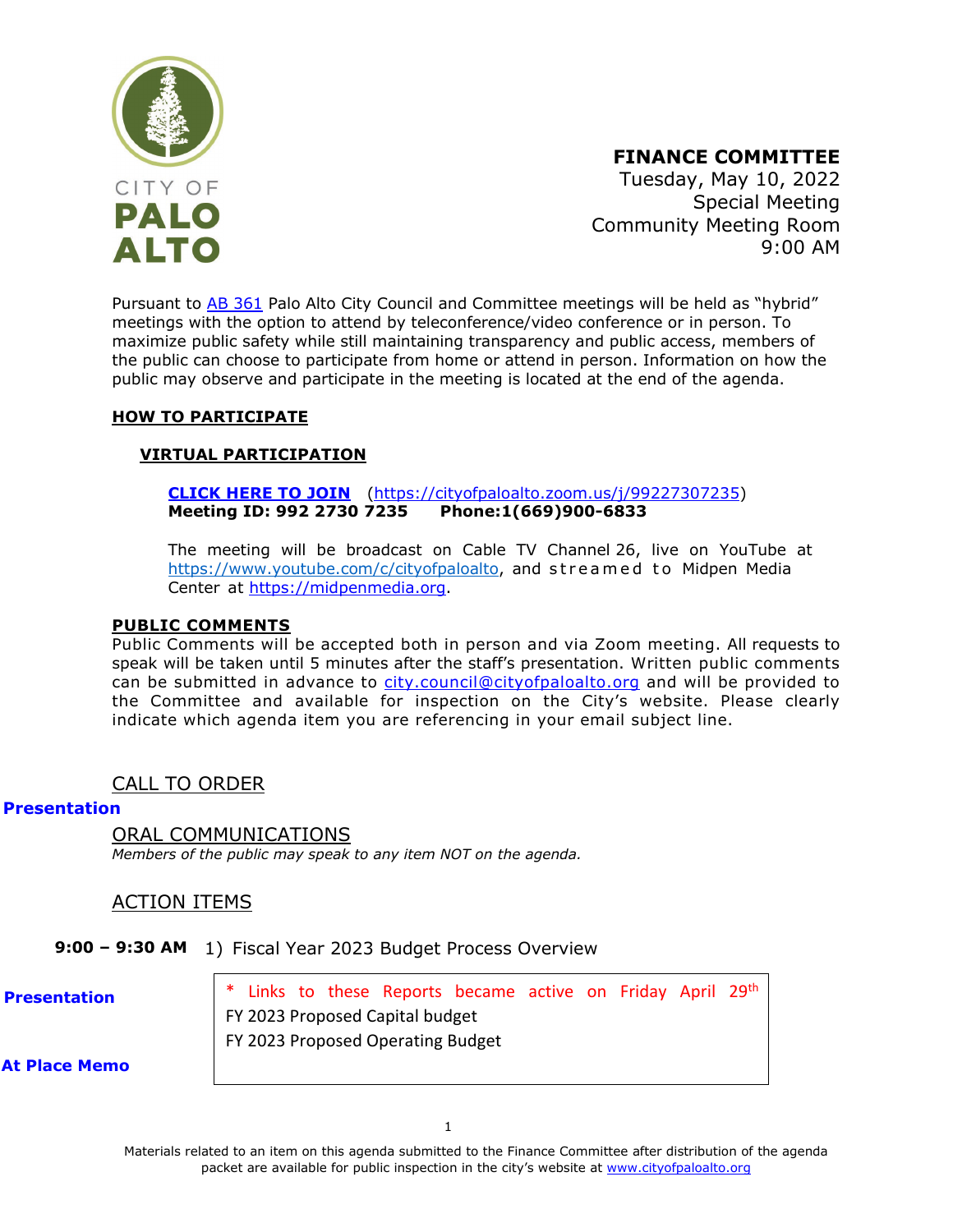|  |                                         | 9:30 - 12:00 PM 2) Infrastructure and Environment: Capital Improvement<br>Program, Capital Fund Projects                                  |                |
|--|-----------------------------------------|-------------------------------------------------------------------------------------------------------------------------------------------|----------------|
|  | <b>Presentation</b>                     | a) Capital Improvement Fund                                                                                                               | $C: 51-240$    |
|  |                                         | b) Cubberley Capital Improvement Plan                                                                                                     | $C: 241 - 258$ |
|  | 12:00 - 2:00 PM                         | <b>LUNCH BREAK</b>                                                                                                                        |                |
|  | $2:00 - 3:30$ PM<br><b>Presentation</b> | 3) Infrastructure and Environment: Capital Improvement<br>Program (Cont'd.), Enterprise Fund Projects & Internal<br>Service Fund Projects |                |
|  |                                         | a) Information Technology                                                                                                                 |                |
|  |                                         | <b>Technology Fund</b><br>i)                                                                                                              | $C: 529-556$   |
|  |                                         | b) Public Works                                                                                                                           |                |
|  |                                         | i) Airport Fund [Public Works]                                                                                                            | $C: 261 - 286$ |
|  |                                         | ii) Stormwater Management Fund [Public Works]                                                                                             | $C: 397-426$   |
|  |                                         | iii) Wastewater Treatment Fund [Public Works]                                                                                             | $C: 451 - 486$ |
|  |                                         | iv) Vehicle Replacement Fund                                                                                                              | $C: 557-582$   |
|  |                                         | c) Utilities                                                                                                                              |                |
|  |                                         | <b>Electric Fund</b><br>i)                                                                                                                | $C: 287 - 354$ |
|  |                                         | ii) Fiber Optics Fund                                                                                                                     | $C: 355-368$   |
|  |                                         | iii) Gas Fund                                                                                                                             | $C: 369-396$   |
|  |                                         | iv) Wastewater Collection Fund                                                                                                            | $C: 427 - 450$ |
|  |                                         | v) Water Fund                                                                                                                             | $C: 487-526$   |
|  |                                         | d) Sustainability & Climate Action Plan                                                                                                   |                |
|  |                                         | 3:30 -5:00 PM 4) Public Safety                                                                                                            |                |
|  | <b>Presentation</b>                     | a) Fire                                                                                                                                   | $0: 201 - 210$ |
|  |                                         | b) Office of Emergency Services                                                                                                           | $0: 253 - 260$ |
|  |                                         | c) Police                                                                                                                                 | $0: 277 - 290$ |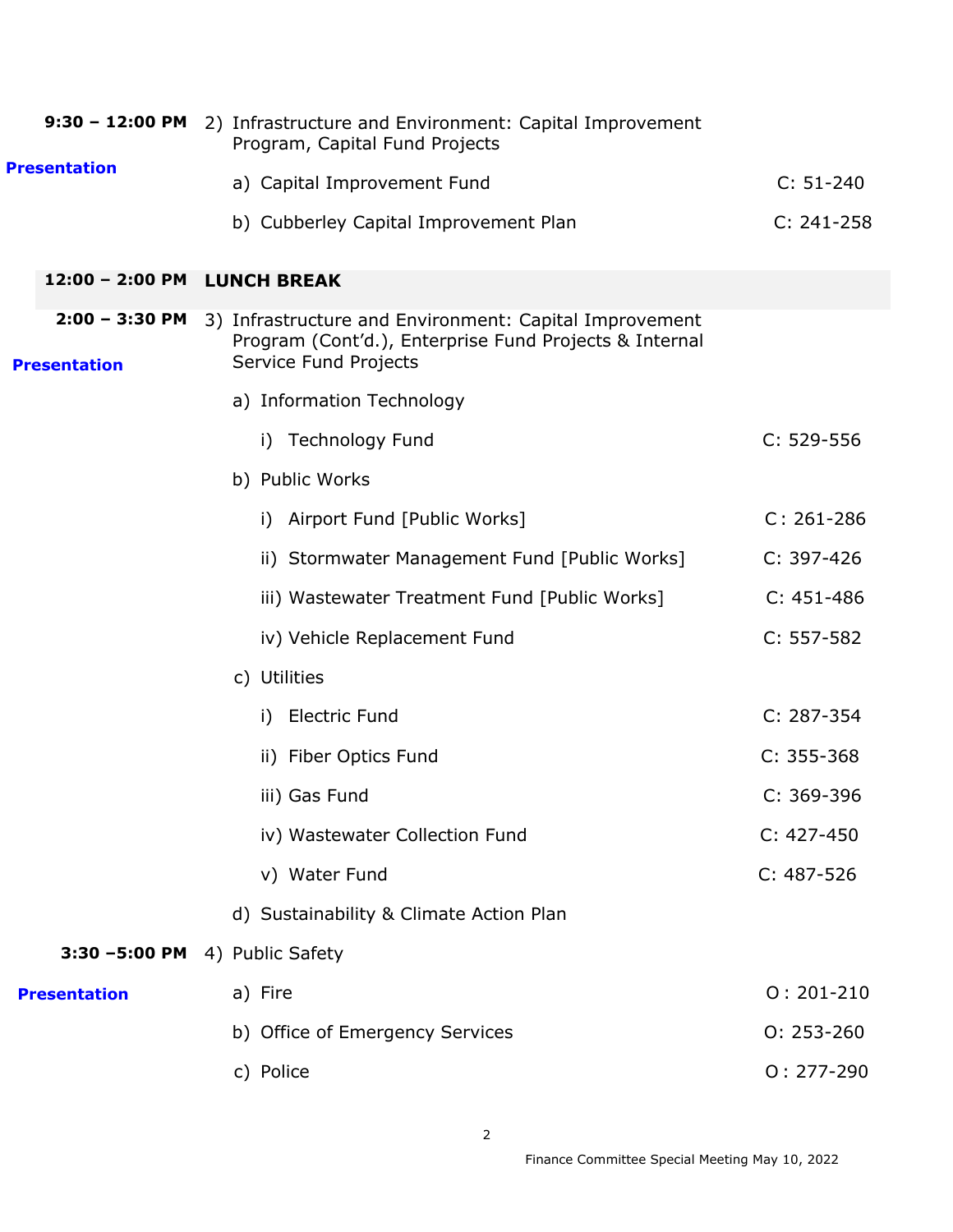# FUTURE MEETINGS AND AGENDAS

# ADJOURNMENT